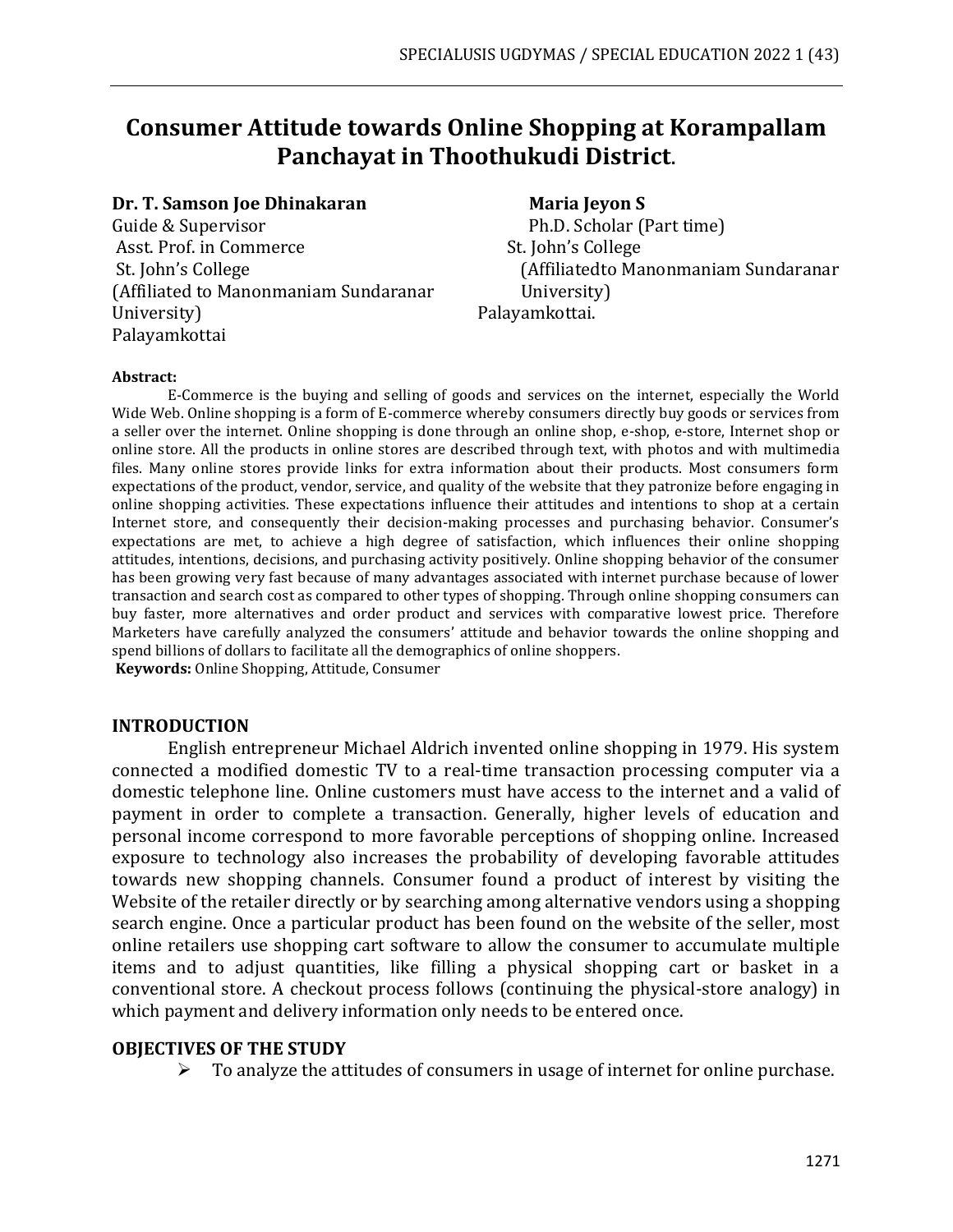➢ To study the consumers preference towards different website for online shopping.

#### **SAMPLING METHOD**

By adopting random sampling method respondents were selected from Korampallam Panchayat in Thoothukudi District.

# **SAMPLING SIZE**

Respondents were selected of around 30 from various areas like Antoniyarpuram, Srini Nagar; Soorispuram etc. at Korampallam Panchayat in Thoothukudi district are collected for my study. Questionnaire was used to collect the primary data. The secondary data needed for the study was collected from the books, internet, journal, magazines etc.

# **TOOLS USED FOR ANALYSIS**

Percentage analysis refers to a special kind of ratio analysis. Percentage is used in making comparison between the two or more series of data. Another one is rank test is used to rank the products normally purchased for online.

# **SCOPE OF THE STUDY**

The scope of the study is confined to Korampallam Panchayat only in analyzing the purchase preference of online shoppers. This is an attempt to analyze the online purchasing attitudes of consumers in Korampallam Panchayat.

The present study covers the Korampallam Panchayat in Thoothukudi district. It deals with attitudes of consumers in buying goods online.

# **BENEFICIAL/CONSUMER'S ATTITUDES TOWARDS ONLINE SHOPPING Convenience**

Visiting a conventional retail store requires travel or commuting and costs such as gas, parking, and bus ticket must typically take place during business hours. In the event of a problem with the item (e.g. the product was not what the consumer ordered or the product was not satisfactory), consumers are concerned with the ease of returning an item in exchange for the correct product or a refund. Consumers may need to contact the retailer, visit the post office and pay return shipping, and then wait for a replacement or refund.

# **Time saving**

Time savings is one of most influencing factors of online shopping. Browse or search an online catalogue can save time and patience. People can save time and can reduce effort by shopping online. online shopping saves time during the purchasing of goods and it can eliminate the traveling time required to go to the traditional store. On the other side, some respondent think that it is also time taken for delivery of goods or services over online shopping. Unexpectedly time saving is not the motivating factor for the consumers to shop online because it takes time receiving goods or delivery.

# **Website design/ Features**

Website design and online shopping activity is one of the vital influencing factors of online shopping. Website design, website customer service and website security/privacy are the most attractive features which influence the perception of the consumer of online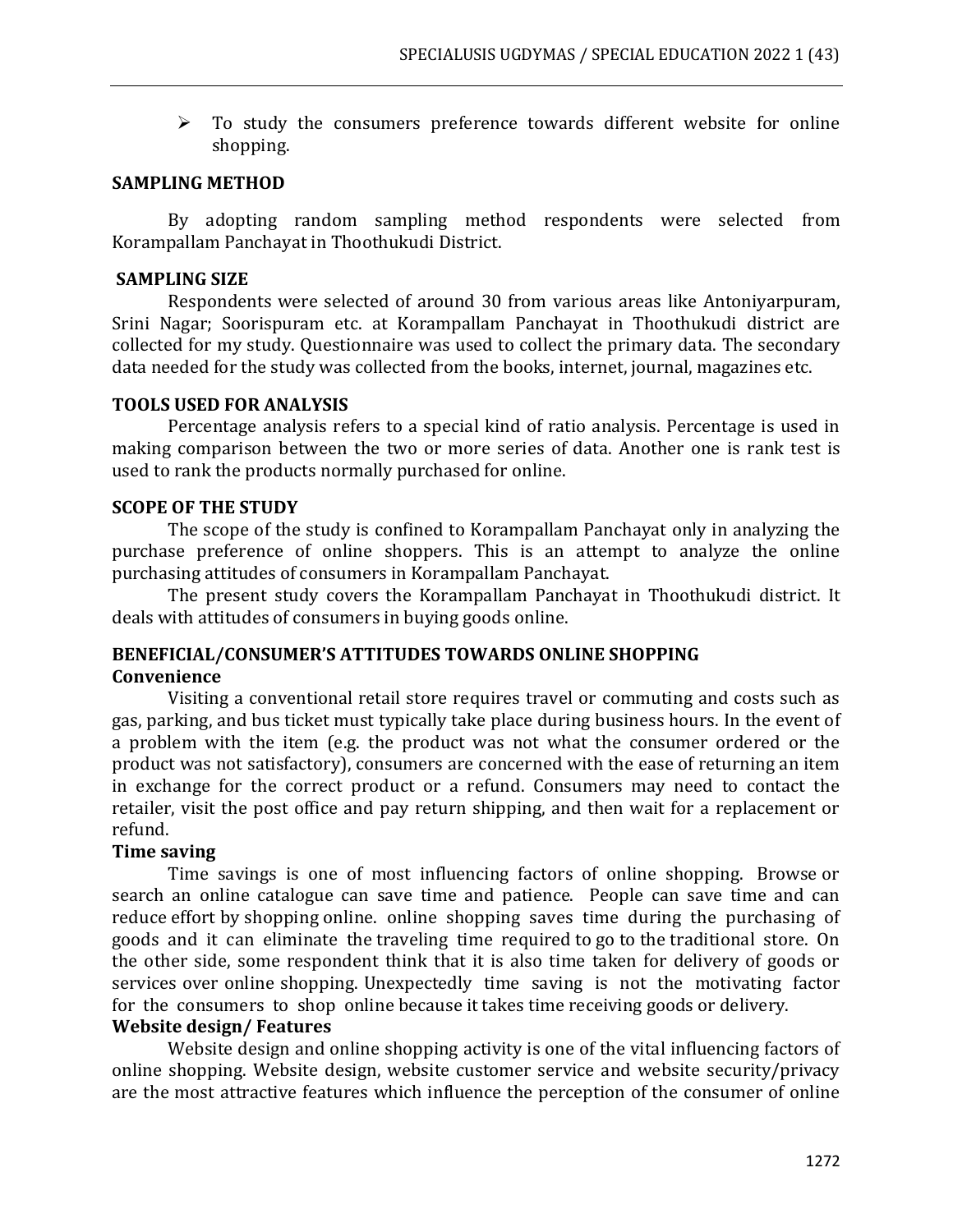buying claims the higher website quality. The higher consumer intends to shop from internet. Web design quality has important impacts on consumer choice of electronic stores, stated by Liang and Lai Website design one of the important factor motivating consumers for online shopping. **Security**

Security is dominant factor which affects consumers to shop in online. However many internet users avoid online shopping because of credit card fraud, privacy factors, non-delivery risk, post purchase service and so on. But transaction security on the online shopping has received attention. Safe and secured transaction of money and credit card information increases trust and decreases transaction risk.

| Age       | <b>Respondents</b> | Percentage |
|-----------|--------------------|------------|
|           |                    |            |
| Below 20  | 10                 | 33.33      |
|           |                    |            |
| $21 - 30$ | 14                 | 46.67      |
|           |                    |            |
| 31-40     | 02                 | 6.67       |
|           |                    |            |
| Above 40  | 04                 | 13.33      |
|           |                    |            |
| Total     | 30                 | 100.0      |

# **TABLE -1 AGE WISE CLASSIFICATION OF THE RESPONDENTS**

Source: Primary Data

The analysis respondents the age wise classification of the respondents. After this analysis table 1, 46.67 percent of the respondents whose age group ranges 21 to 30 years. Follow by this, 33.33 percent of the respondents, whose age group falls below 20 years. Again 13.33 percent of the respondent whose age falls above 40 years and the least 8 percent of the respondents who are not exceeding the age group of 31 – 40 years. Hence it can be inferred that majority 46.67 percent of the respondents' age group ranges 21 to 30 years.

|  |  | <b>TABLE -2 PRODUCT PREFERENCE WISE CLASSIFICATION OF RESPONDENTS</b> |
|--|--|-----------------------------------------------------------------------|
|  |  |                                                                       |

| S.No. | <b>Product</b>              | Rank         |
|-------|-----------------------------|--------------|
| 1.    | <b>Books</b>                | VI           |
| 2.    | Garments                    |              |
| 3.    | Mobile                      | IV           |
| 4.    | Food Items                  | $\mathbf{I}$ |
| 5.    | <b>Electronics Products</b> | Ш            |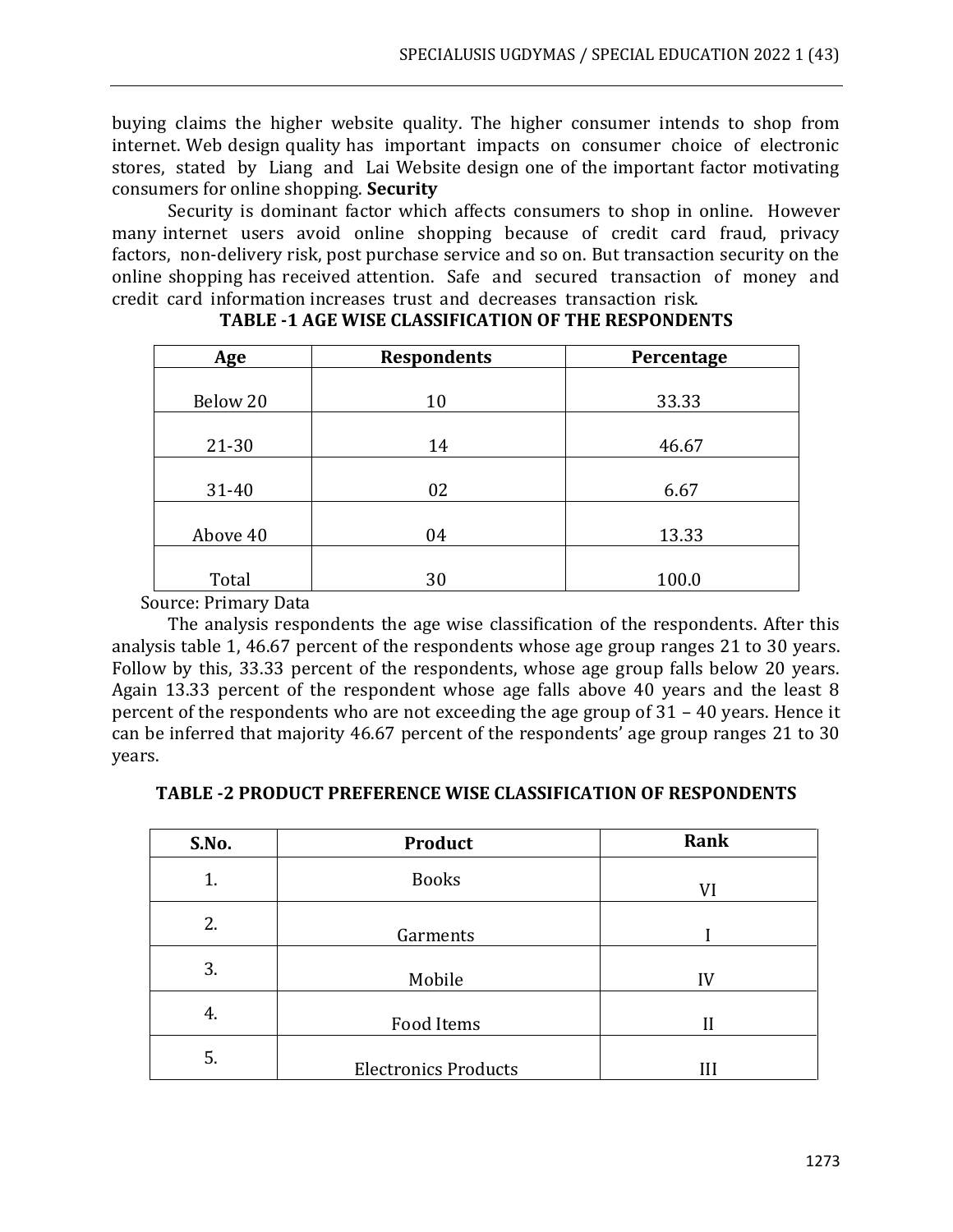|  | Home Appliances |  |
|--|-----------------|--|
|--|-----------------|--|

Source: Primary Data

The product preference of the respondents is shown in the table 2. Majority of the respondents prefer the online shopping for garment items. Next to this, the respondents' preferential purchasing item is Food. Again the respondents prefer the electronic products in their online purchases. The least preferential purchasing product in Books. Hence it can be concluded that majority of the respondents prefer online shopping for garments.

# **FINDINGS**

Majority 47 percent of the respondents' age group ranges 21 to 30 years. Majority of the respondents purchasing products through online are Male. Maximum 38 percent of the respondents are post graduates who are using the online purchase. Majority of the respondents who are unmarried are using purchasing the products and services through online. Majority of the respondents who are the private employees and business people are purchasing through online. Most of the respondents whose income exceeds Rs.15, 000 are purchasing their products and services through online. Majority of the respondents use computer/mobile for online shopping for a period not exceeding one year. Most influencing website for online shopping is Flipkart.com. Majority of the respondents prefer online shopping for garments.

# **SUGGESTION**

- o The consumer preference towards online shopping is analyzed in the study. As per the analysis, male consumers play a dominant role in online shopping. Hence the sellers must encourage the women to make their purchase through online.
- o The Online tenders should encourage the consumers to pay through Plastic money. The traders should ensure the secured from of transaction with the zero crime policy.
- $\circ$  Youngers are mostly participating in the online shopping. They are changing our attitude and product using pattern.

# **CONCLUSION**

Online shopping is mostly done throughout the globe with a special focus towards quality products and services for the society. The online shopping fraud where consumers have on direct contract with sellers, by offering the products through online advertisements sellers create interest in buyers to make the purchasing decision. The consumers get the decision from their friends and relatives. The advertisement does not reach up to the illiterate consumers. The online traders are expected to extend the advertisement medium to fulfill the consumer desires and motivate the costumers to increase frequency of shopping through online.

#### **References:**

Amin and Amin, (2012). "A study on online shopping discount couponing Industry in India", Indian journal of marketing, ISSN 0973-8703, October 2012.